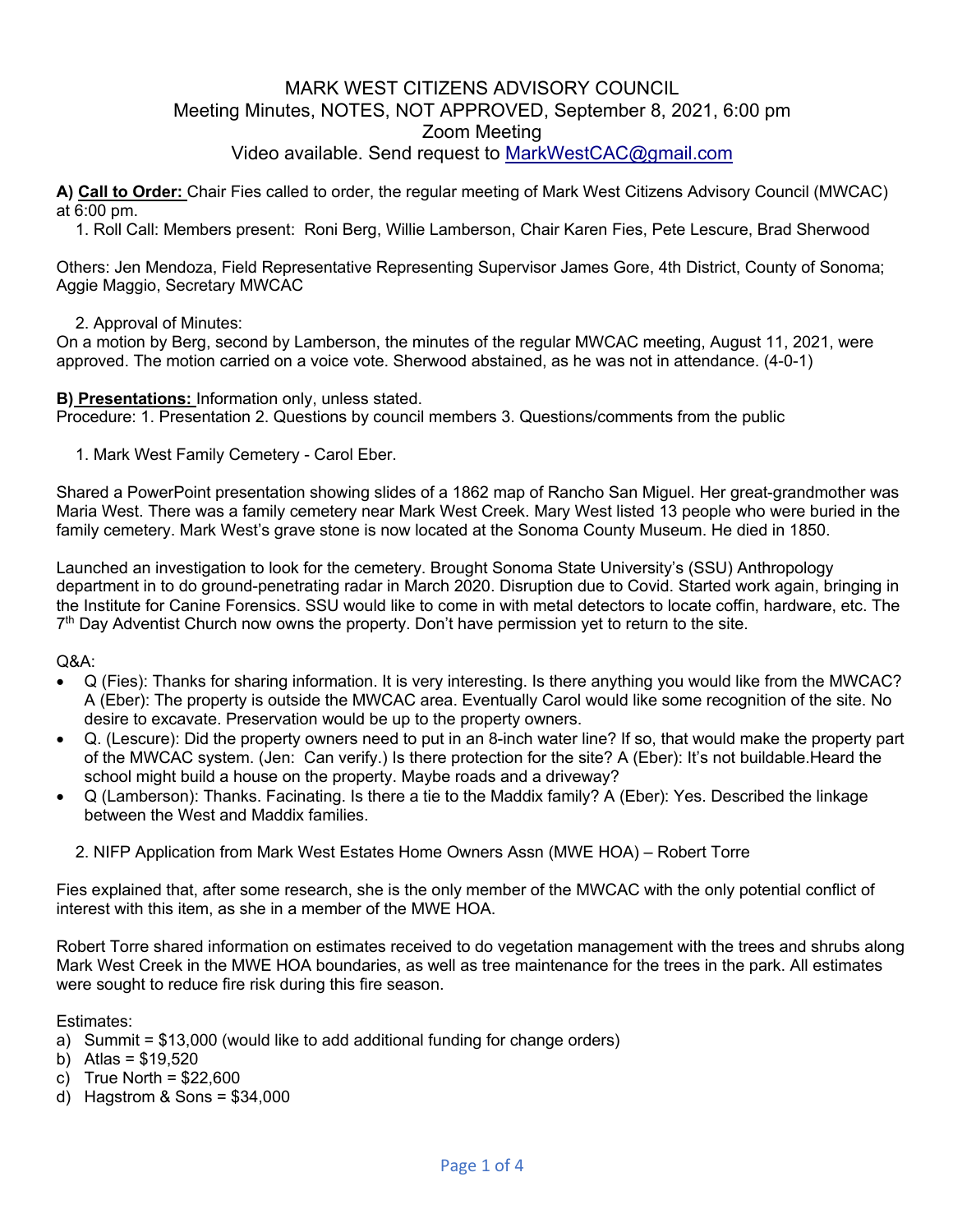# MARK WEST CITIZENS ADVISORY COUNCIL Meeting Minutes, NOTES, NOT APPROVED, September 8, 2021, 6:00 pm Zoom Meeting

# Video available. Send request to MarkWestCAC@gmail.com

Mr. Torre felt that while the estimates vary quite a bit, they all did a good job with estimates. Would be able to list MWCAC as an additional insured, if desired.

Berg shared that there was \$50,000 in this year's budget for NIFP projects; have already committed \$7,026.12 to Larkfield Estates and \$12,750 to Community Soils.

Q&A:

- Q (Lescure): Why would Summit need change orders? A (Torre): Just a gut feeling. If it's not needed, can return the money. There might be more work. "Rock Clause."
- Q (Berg): Need to hear what efforts have been made to seek other funding. A (Torre): Have reached out to the County, but hasn't heard back.
- Q (Berg): MWE HOA received \$18,000 during 2018 to help with fire recovery. Doesn't eliminate you for more funding, but wants everyone to know. A (Torre): That was different work.
- Q (Sherwood): Did you apply for PG&E funding? Ann DuBay spoke about this in July. (Mendoza): Doesn't know the status of the PG&E funds. A (Torre): Our attorney thought money from PG&E was a long way off. Would love to get PG&E funds.
- Q (Sherwood): Can we tackle all of Mark West Creek, not just a small segment? Lisa Hulette is no longer with Permit Sonoma. Just need to know when the next round of funding might be available. It might be quicker than working with the MWCAC.
- Q (Berg): Would like to focus on a larger area. A (Torre): Please send the contact information for the County.

Sherwood added the contact information to the Chat:

- http://www.forestvillefire.org/news-1/sonomacountyvegetationmanagementprojectgrantprogram
- www.sonomaopenspace.org/vegetation-management-grantprogram-faq/
- Caryl.Hart@Sonoma-County.org

On a motion by Lescure, seconded by Berg, to table this application for future consideration.

Public Comment on this item:

- Ren Moreno: Looked at the County Plot layout. Now that he knows that the Fire Marshall is asking people to clean up their property, they need to know where their property lines are. Some are already cleaned up. There are about 20 homes impacted by this request.
- Letter from Catherine Dodd (Berg read highlights): Dodd didn't know about the MWCAC or grant funding for a long time. Need to update our project information on-line. Fire mitigation needs to be addressed along the Mark West Creek. The culvert is a fire and flood hazard.

The motion carried on a voice vote. Fies abstained. (4-0-1)

## **C) Council Member Announcements/Information/Discussions/Disclosures:** Information only, unless stated

1. Lescure: With the health and safety of our community in mind, we are forgoing our in-person Community Faire and Business Showcase this year; however, the auction must go on…line! The annual auction features fantastic packages, donated by local businesses and raises much-needed funds to support the Mark West area Chamber of Commerce and Visitor Center.

The funds raised through the auction allow us to continue to advance the economic well-being and uniqueness of the Mark West Area so that its citizens and all areas of its business community shall prosper.

Online bidding starts September 22 and goes through October 20 at www.markwest.org/communityfaire

For a flyer and information on how to donage an item(s) go to https://markwest.org/community-faire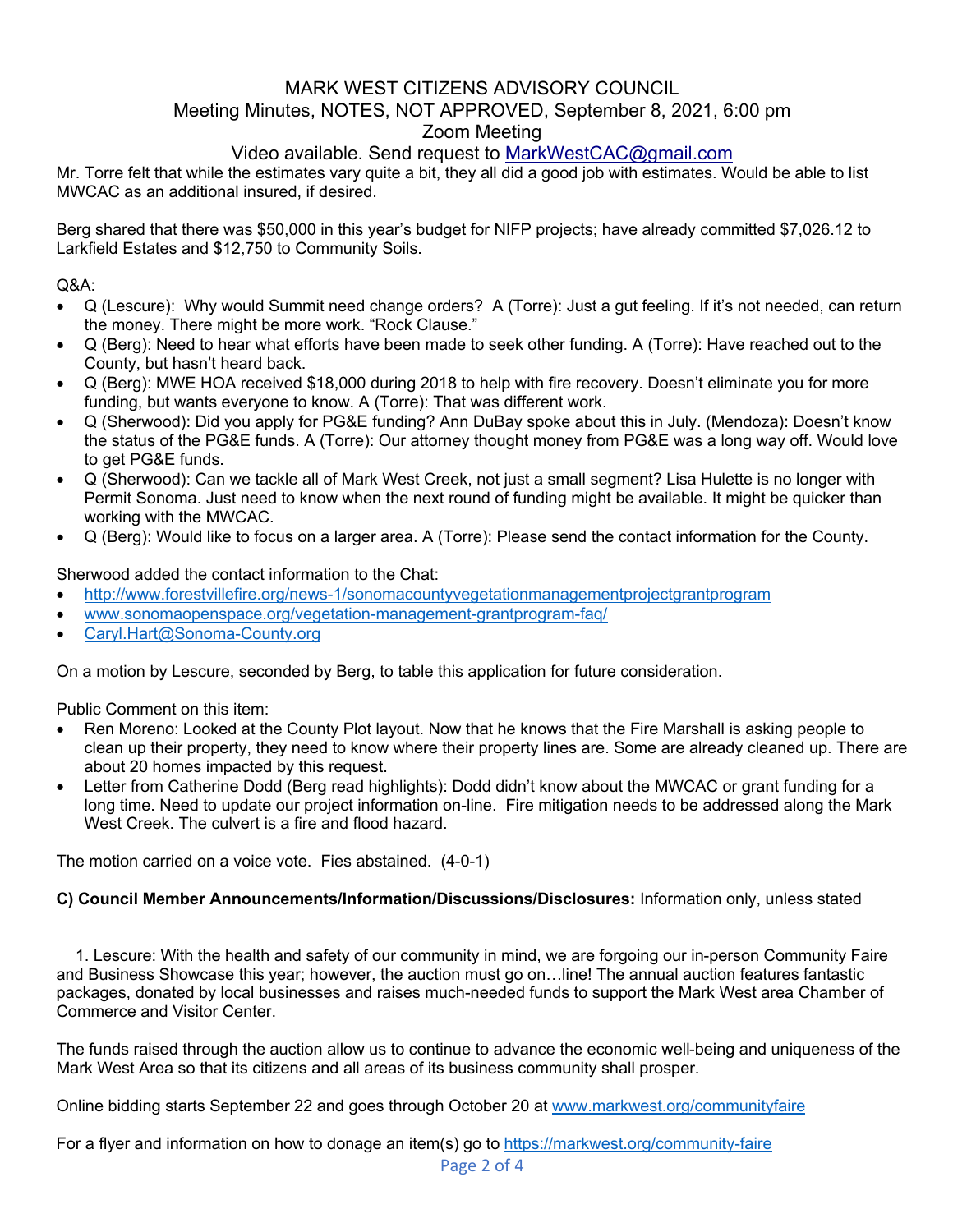# MARK WEST CITIZENS ADVISORY COUNCIL Meeting Minutes, NOTES, NOT APPROVED, September 8, 2021, 6:00 pm Zoom Meeting Video available. Send request to MarkWestCAC@gmail.com

2. Sherwood: Mark West Unified School District (MWUSD)

- Will seek 2 MWCAC members to help develop a MWUSD strategic plan. Need volunteers.
- Dr. Rachel Valenzuela will be the new superintendent. Ron Calloway will retire in June 2022. There will be a year overlap.
- Seeing a decline in enrollment. Down 150 students. There are less transfers into the district.
- Says "yes!" to sports. Allowing soccer on fields.
- 3. Mendoza:
	- Supervisor James Gore wants to come to one of our meetings. It would either need to be in December 2021 or host a special meeting instead. After discussion, Council determined that December would be the best date; this will be the last meeting for Berg and Lescure (term ends).
	- Paving is happening in the burn areas of MWCAC area. Other areas want their streets paved too. Using PG&E funds and will likely have leftover money. Will review the worst roads in the area. Most likely the area of Sussex/ Deerwood/Londonberry area.
	- Still need to schedule the "walkabout."
	- Lescure asked about Lavell Road. Mendoza will follow-up.
	- Hybrid Meetings (should have been item C.3 on agenda)
		- When are we starting hybrid meetings? Group agreed to keep Zoom meetings through December and perhaps start hybrids in January 2022.
		- Learning Center is not available in December 2021 or February 2022. December will be Zoom. February can be Zoom or we can look into using the Fire Station.

## **D) Presentations of Referrals from Permit Sonoma:** ACTION ITEM

Consideration of proposed projects will proceed as follows: 1. Presentation by project applicant 2. Questions by Councilmembers 3. Questions and comments from the public 4. Response by applicant, if required 5. Comments by Council members 6. Resolution, ACTION, if indicated. None

### **E) Public Comments on Non-Agenda Items:** None

### **F) Subcommittee Reports & Discussions:** ACTION ITEM

- 1. Neighborhood Improvement Funding Program (NIFP) Subcommittee (Berg/Lescure) No Update
- 2. Rebuild/Fire Mitigation Subcommittee (Sherwood/Fies) No Update
- 3. Community Services District (CSD) Subcommittee (Sherwood/Lamberson) No Update
- 4. Wikiup Open Space (Lamberson/Berg) Things are moving along. Will keep us posted.
- 5. Sonoma County General Plan for Mark West Area (Lescure/Lamberson) "resting for battle"

### **G) Pending Items:** Updates when available

- 1. Utilities & Water, Margaret DiGenova:
	- Cal Am Water went into Stage 2 for the drought. Will try to work with heavy water users. Can start to fine
	- $\bullet$  (\$100 \$500).
	- The water reduction goal is a 20% reduction; only at 15%.
	- Will start "drought patrols." For reporting: https://www.amwater.com/caaw/Conservation/report-water-waste
	- Margaret.DiGenova@amwater.com or call our office at 707-542-8329, extension 0
	- Sherwood asked about "Cash for Grass" program. Cal Am is working on it. Might be able to pay for nongreen grass removal.
	- Hope to open office after 10/4/21.